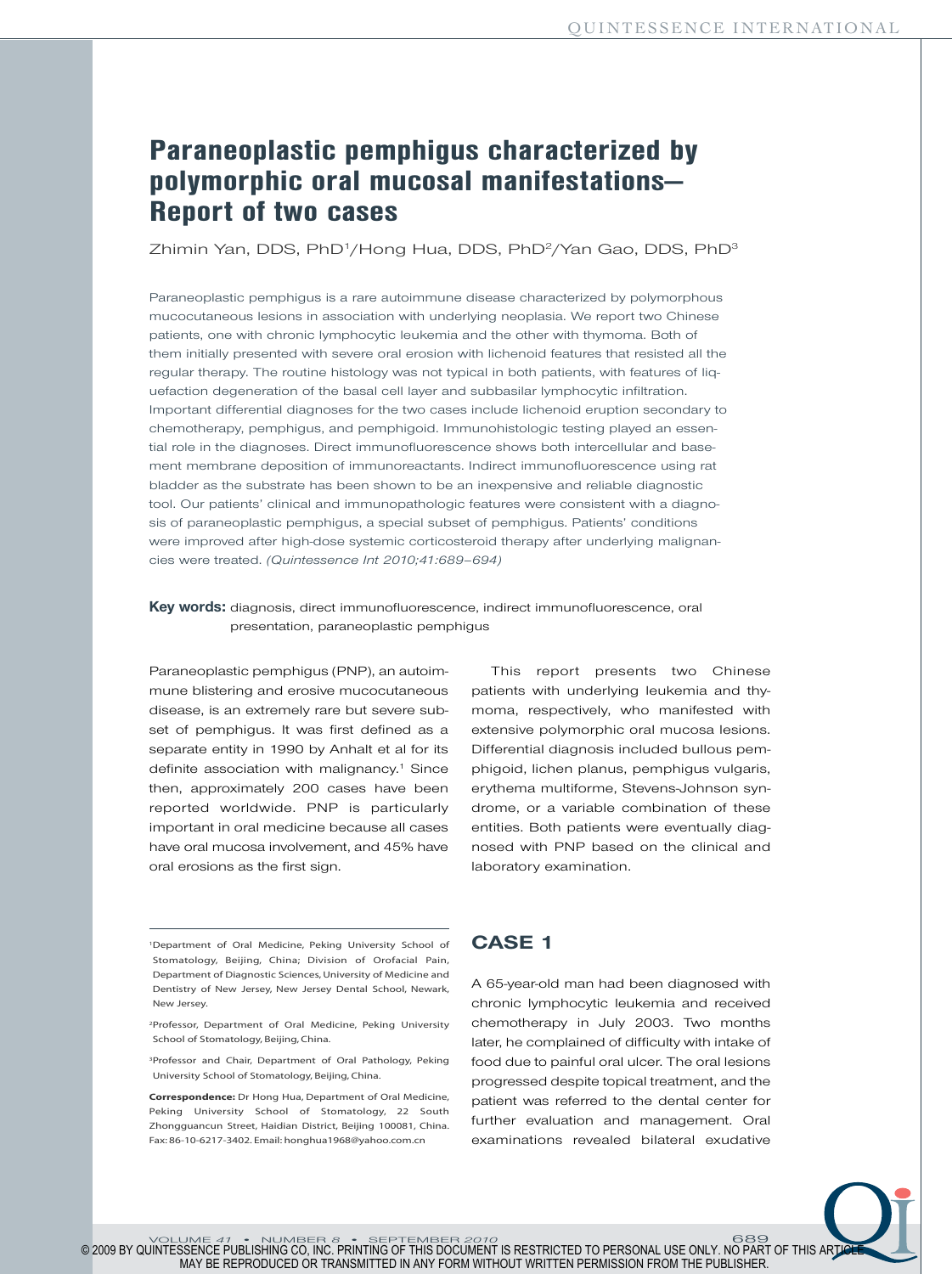

**Fig 1** Oral manifestations of the first patient. *(a)* Exudative erosion on the buccal mucosa with peripheral white striations. *(b)* Lichenoid reticular pattern on ventral tongue.

690 VOLUME *41* • NUMBER *8* • SEPTEMBER *2010*

© 2009 BY QUINTESSENCE PUBLISHING CO, INC. PRINTING OF THIS DOCUMENT IS RESTRICTED TO PERSONAL USE ONLY. NO PART OF THIS ARTICLE MAY BE REPRODUCED OR TRANSMITTED IN ANY FORM WITHOUT WRITTEN PERMISSION FROM THE PUBLISHER.



**Fig 2** Histologic examination of buccal mucosa showed liquefaction degeneration of the basal cell layer and subbasilar lymphocytic infiltration (hematoxylin-eosin; original magnification  $\times$ 40).

erosion on the buccal mucosa, with peripheral striations (Fig 1a). Lichenoid reticular pattern formed by white striations can be observed bilaterally on the ventrolateral tongue (Fig 1b). The initial diagnosis was lichenoid eruptions due to prior chemotherapy. The patient's symptoms improved with topical steroid (dexamethasone) and gentamicin oral rinse, but his oral lesions did not heal.

In July 2004, he suffered from blistering, papular eruption on his trunk. Physical examinations revealed a polymorphous eruption that included lichenoid plaques as well as bullae. Histopathologic examinations of cutaneous biopsies demonstrated intraepithelial as well as subepithelial bullae associated with interface dermatitis. This made it difficult to distinguish histopathologically between pemphigus and pemphigoid. A perilesional biopsy of buccal mucosa revealed "liquefaction degeneration" of the basal cell layer with subbasilar

lymphocytic infiltration consistent with lichenoid eruption (Fig 2). Laboratory investigations revealed negative titers for antinuclear antibody. Enzyme-linked immunosorbent assays (ELISAs) showed the presence of antiintercellular antibodies against desmoglein 1 and 3 (Dsg-1 and Dsg-3) and high titers of circulatory antibodies at 1:320. As paraneoplastic pemphigus was suspected, an indirect immunofluorescence test was performed using multiple epithelial substrates (rat bladder, esophagus, and small intestine). The patient's serum showed circulating antibodies against intercellular space with bright fluorescence (Fig 3). Direct immunofluorescence using cytological smear as substrates shows immuno globulin G (IgG) deposition in the intercellular spaces (Fig 4). Reexamination of the skin and mucosa specimen histologically and the result of direct immunofluorescence were, in retrospect, compatible with the diagnosis of PNP.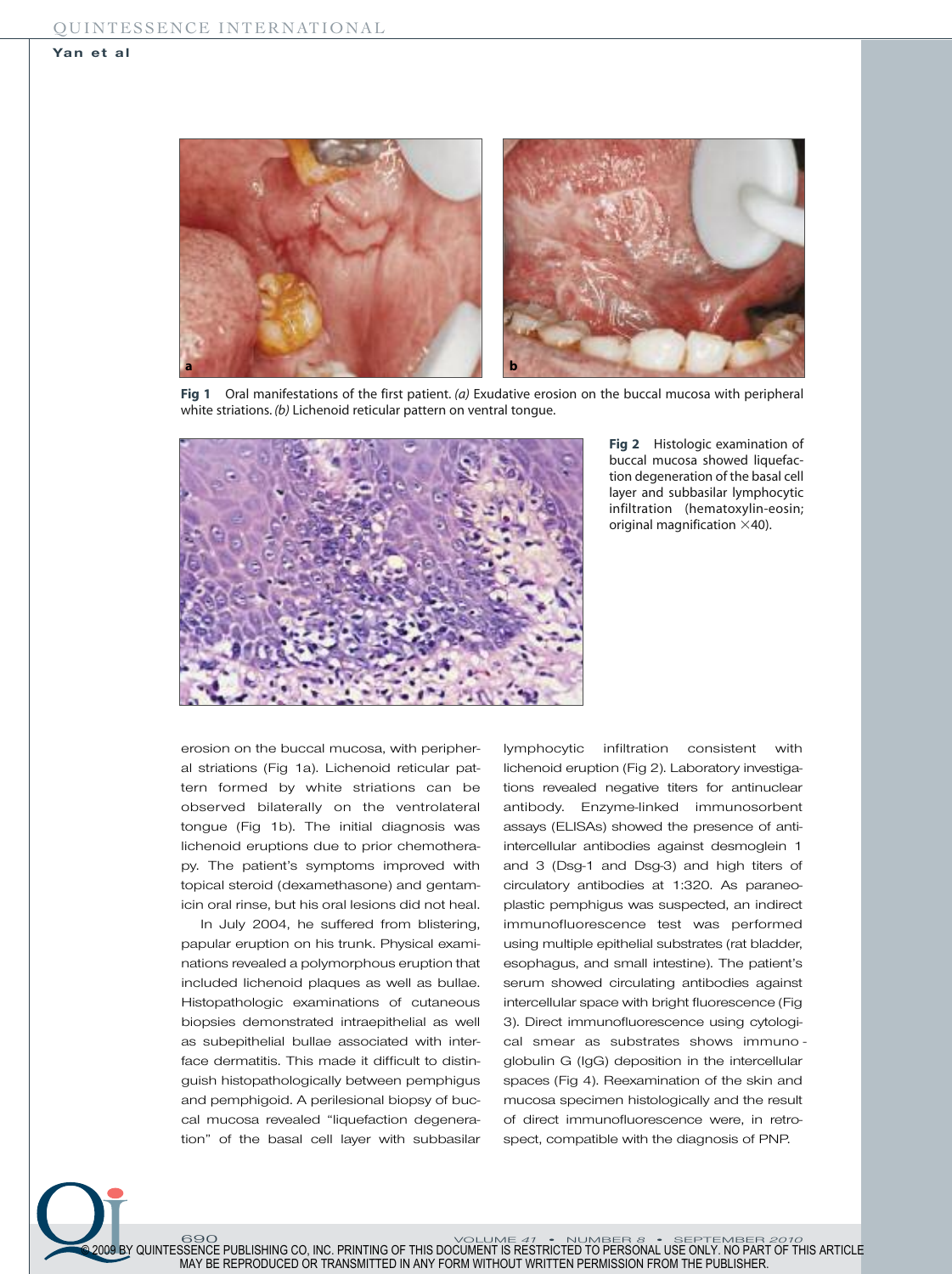



**Fig 3** Indirect immunofluorescence using rat bladder as the substrate showed both intercellular and basement membrane deposition of IgG (original magnification  $\times$ 40).

**Fig 4** Direct immunofluorescence using cytologic smear as substrates showed IgG deposition in the intercellular spaces.

The patient was treated with prednisolone 45 mg (patient body weight about 65 kg) per day, supplemented with traditional Chinese medicines. His cutaneous lesions healed about 2 weeks later, and the buccal mucosa and lips showed great improvement. Prednisolone dosage was slowly tapered down. The patient was symptom-free until December 2004. The oral lesions came back and progressed into unusual extensive erosions affecting lips and the entire oral mucosa. After treatment with prednisone 60 mg per day, the severe oral erosions were under control. The patient was then managed with topical treatment and continued followup with the physician for control of leukemia.

# **CASE 2**

In January 2005, a 54-year-old woman was referred to our department with extensive and painful oral erosions. One year before presentation, she was diagnosed with thymoma based upon computed tomography and biopsy. Her tumor was under control after two courses of chemotherapy, using cyclophosphamide and cisplatin. However, 7 months later, she developed blistering, erosive oral

lesions that worsened despite various topical treatments.

On clinical examination, the patient had blood-crusted lips and polymorphic oral lesions. Oral erosions were generalized, superficial, and symptomatic (Fig 5). In ELISA studies, anti-intercellular antibodies to Dsg-1 and Dsg-3 could not be detected in serum samples of this patient. A mucosal biopsy from the tongue revealed "liquefaction degeneration" of the basal cell layer with few acantholytic cells, basal vacuolization, and no suprabasal bullae (Fig 6). Direct immunofluorescence of perilesional tissue disclosed deposits of IgG and C3 in the intercellular spaces. Indirect immunofluorescence, using rat urinary bladder, esophagus, and small intestine as substrates, revealed circulating antibodies against intercellular spaces and basement membrane (Fig 7). The diagnosis of PNP was made based upon the patient's remarkable medical history and polymorphic oral manifestations, combined with characteristic histologic and immunopathologic features.

The patient was first treated with topical corticosteroids and nystatin. It did help in achieving some improvement. She was also encouraged to perform frequent oral rinse, as well as normal saline soaks over the lips

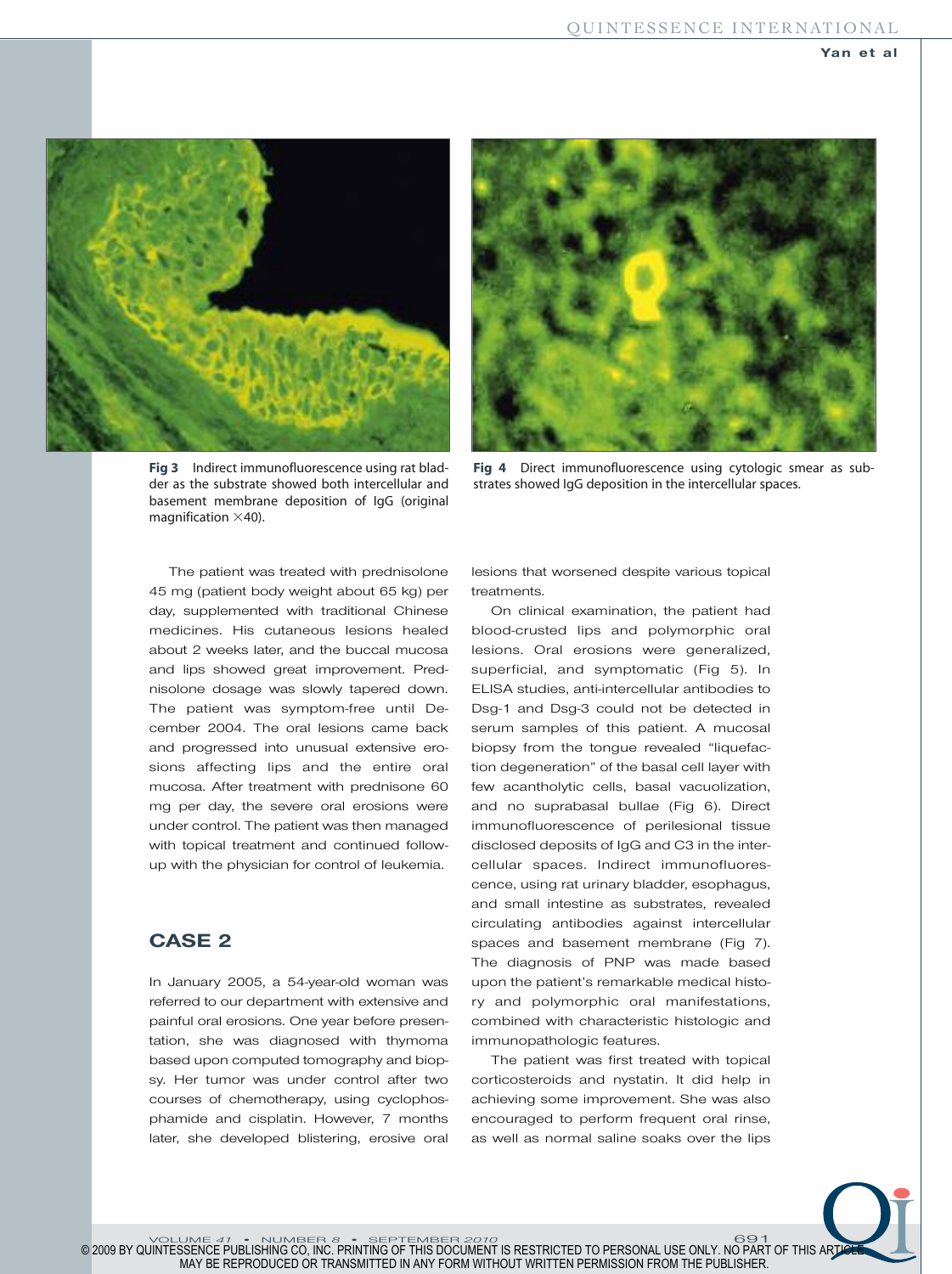#### **Yan et al**



Fig 5 Oral manifestations of the second patient. (a) Extensive erosions covered with hemorrhagic crust with peripheral striations. *(b)* Painful erosions on ventral tongue.



**Fig 6** Mucous biopsy of the tongue revealed liquefaction degeneration of the basal cell layer, but no suprabasal bullae were detected (hematoxylin-eosin; original magnification  $\times$ 40).

followed by mupirocin ointment. Her condition improved significantly after treatment with high doses of prednisone (60 mg/day). There was a complete remission of the mucosal erosions 1 month later. No recurrence was detected on follow-up after 6 months.

## **DISCUSSION**

PNP was first described by Anhalt in 1990, 1 and the association between PNP and malignancy has been well known for decades. This clinically and immunologically distinct disease is seen principally in aged adults between 45 and 70 years with a near equal gender



**Fig 7** Indirect immunofluorescence using rat urinary bladder as substrates revealed circulating antibodies against intercellular spaces and basement membrane.

distribution. Definitive statistics on the incidence and prevalence is presently not available for its rarity. It often leads to severe oral erosions resembling the features of pemphigus, pemphigoid, or lichenoid drug eruptions and creating a diagnostic dilemma. The possibility of PNP should be borne in mind, especially if malignancy is a suspected cause.

### **Etiology**

The etiology of PNP is still unknown. Antibodies against Dsg-1 and Dsg-3, antigens for the classic types of pemphigus, have been reported to play an important role in the initial stage of PNP. <sup>2</sup> The immunoprecipitation studies have disclosed presence of autoantibodies against four epithelial

692 VOLUME *41* • NUMBER *8* • SEPTEMBER *2010* © 2009 BY QUINTESSENCE PUBLISHING CO, INC. PRINTING OF THIS DOCUMENT IS RESTRICTED TO PERSONAL USE ONLY. NO PART OF THIS ARTICLE MAY BE REPRODUCED OR TRANSMITTED IN ANY FORM WITHOUT WRITTEN PERMISSION FROM THE PUBLISHER.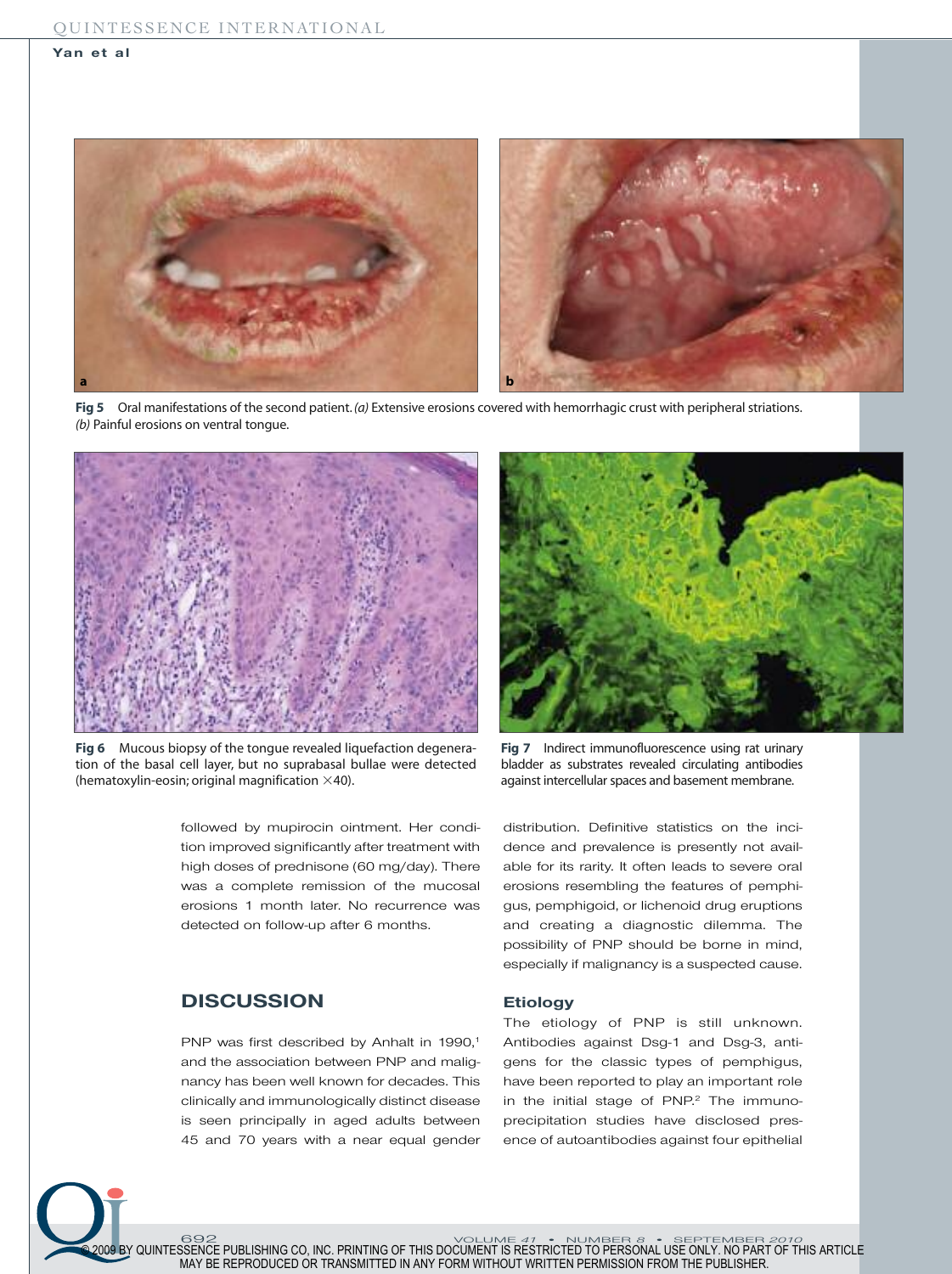| lavit I<br><b>Diagnostic Criteria OF FIVE</b>          |                                                                                                                   |
|--------------------------------------------------------|-------------------------------------------------------------------------------------------------------------------|
| Major criteria                                         | Minor criteria                                                                                                    |
| • Polymorphous mucocutaneous eruption                  | • Positive cytoplasmic staining of rat bladder epithelium by<br>indirect immunofluorescence                       |
| • Concurrent internal neoplasia                        | • Intercellular and basement membrane zone immunoreactants<br>on direct immunofluorescence of perilesional tissue |
| • Characteristic serum immunoprecipitation<br>findings | • Acantholysis in biopsy specimen from at least one anatomical<br>site of involvement                             |

**Table 1 Diagnostic criteria of PNP8**

polypeptides in patients with PNP. They have an estimated molecular weight of 250, 230, 210, and 190 kilodaltons (kDa), representing desmoplakin 1, bullous pemphigoid antigen, desmoplakin 2/en voplakin doublet, and periplakin, respectively. 3,4 In 2004, Wang et al detected autoantibodies secreted by cultured tumor cells reacting against epidermal proteins. These autoantibodies could be an essential factor in PNP pathogenesis. 5

#### **Clinical features**

Clinically, PNP is characterized by polymorphic mucocutaneous lesions resembling lesions of bullous pemphigoid, lichen planus, pemphigus vulgaris, erythema multiforme, Stevens-Johnson syndrome, or a variable combination of these entities. Nearly all patients with PNP typically have predominant mucosal involvement, and 45% of them initially present with isolated oral erosions that might be a sign of the underlying neoplasm. It is especially important since some patients with PNP have not been diagnosed with malignancy at the time of presentation. Awareness of this condition will prompt clinicians to search for underlying malignancies. Any patient with onset of polymorphic oral erosions with clinical and histopathologic findings not pathognomonic for a specific diagnosis should have a detailed history inquiry and complete physical examination (especially viscera roentgenogram). 6

The two reported patients with PNP initially presented with severe polymorphic erosive oral lesions. Both patients, respectively, had developed oral lesions 2 and 7 months after being diagnosed with underlying malignancy.

Most frequent underlying neoplasm associated with PNP is non-Hodgkin lymphoma, chronic lymphocytic leukemia, thymoma, Castleman disease, and Waldenström macroglobulinemia.<sup>7</sup> In the present patients, PNP developed secondary to lymphocytic leukemia and thymoma.

### **Diagnosis**

The diagnosis of PNP is established by polymorphous mucocutaneous eruption, routine histology, direct and indirect immunofluorescence, and immunoprecipitation studies on keratinocyte extracts. Histologic examination is often routinely performed and is of the same importance. Suprabasal cleft or bullae formation with acantholysis and keratinocyte necrosis, inflammation at the dermal-epidermal junction, or lichenoid infiltrate are primarily found in mucosal and/or cutaneous biopsy specimens. To help in diagnosing PNP, Camisa and Helm proposed a set of diagnostic criteria for PNP (Table 1). Diagnosis of PNP requires three major, or two major and at least two minor, criteria to be fulfilled. <sup>8</sup> Our patients presented two major and three minor criteria, and a final diagnosis of PNP was thus made. Immunoprecipitation test is one of three major criteria. Although sensitive, it is tedious, expensive, and not readily available. In contrast, the indirect immunofluorescence test against rat bladder is simpler and yet relatively sensitive (76%) and specific (83%).<sup>9,10</sup> In the present cases, indirect immunofluorescence on rat bladder, esophagus, and small intestine revealed circulating autoantibodies to epithelial cell surface and basement membrane zone, and it has been shown to be an inexpensive and reliable diagnostic tool.

In our cases, direct immunofluorescence using the patient's perilesional tissue or pemphigus cytological smear as substrates shows IgG and complement deposition in the intercellular spaces between the keratinocytes and